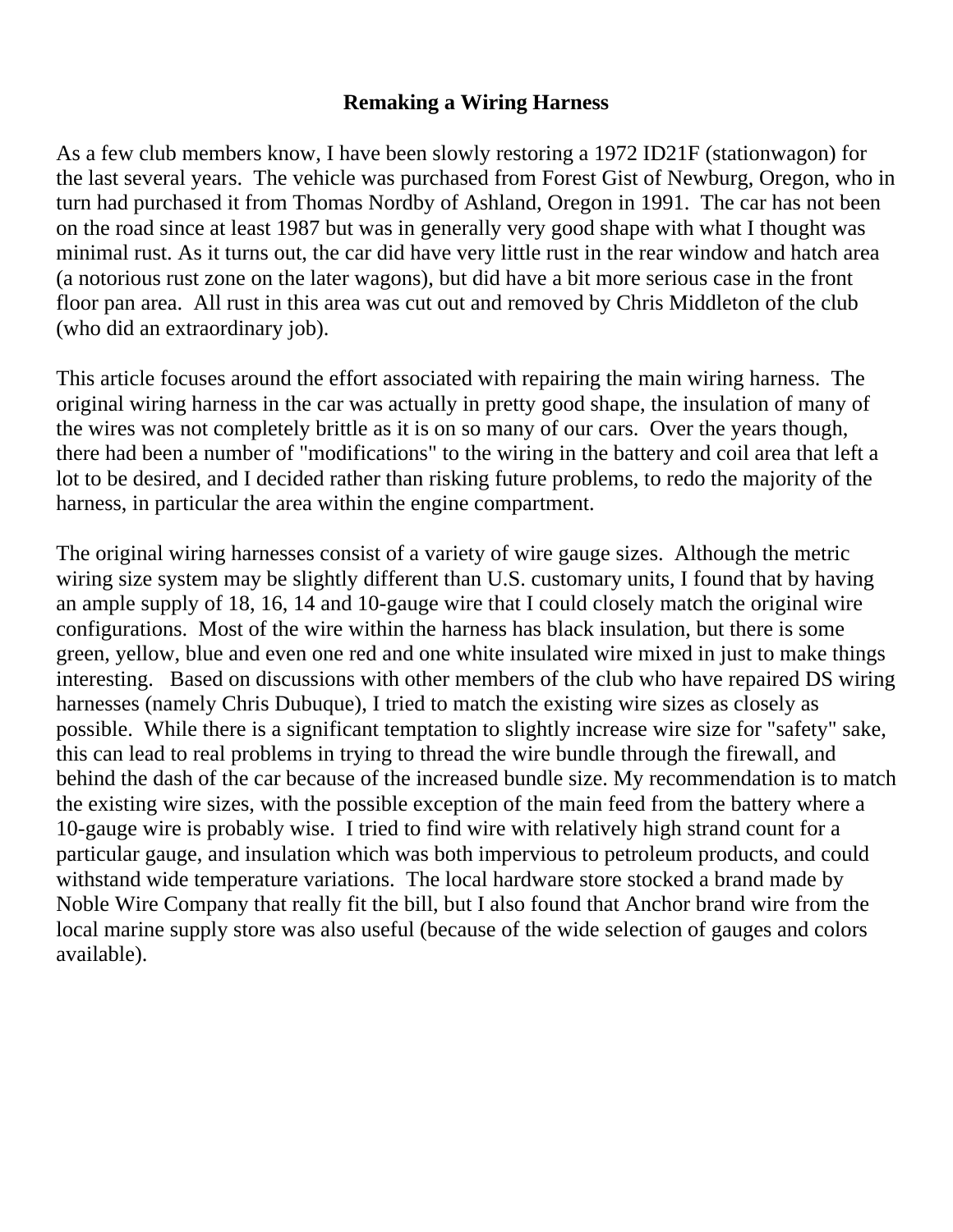Following is a list of some of the other materials necessary for reconstructing the wiring harness, most of which I got through Western Hemispheres:

| <b>Description</b>                          | <b>Part Number</b>                        |
|---------------------------------------------|-------------------------------------------|
| Rubber electrical connector sleeve, 4mm     | 5420488                                   |
| Rubber electrical connector sleeve, 5mm     |                                           |
| Plastic color codes (for elect. Connectors) | DX511151a                                 |
| Clip to hold fuse in fuse box               | 75449663                                  |
| Female electrical connector, 4mm            |                                           |
| Male electrical connectors, 4mm             |                                           |
| Female electrical connector, 5mm            |                                           |
| Male electrical connector, 5mm              |                                           |
| Cloth electrical tape (black)               | CP-885938000 (also can get from Eastwood) |
| Vinyl electrical tape                       | Local hardware store                      |

## **Preparation**

Before commencing work on the wiring harness, procure a sheet of 3/8" or thicker plywood that is large enough to layout the entire harness. I found that I needed a piece about 3' x 5' for my harness. Also get enough white or cream colored poster board to cover the entire piece of plywood. Securely staple this poster board to the plywood. The purpose of doing this is you'll want to label different strands of the wiring harness to keep track of later, note where the remnants of the existing electrical cloth begin and end, and generally keep notes upon as the work progresses. Other items you will need are a soldering iron that can get very hot (I used a small, hand-held butane powered unit that not only could solder, but with different tip configurations, also provide heat for heat shrink), heat shrink in various sizes, a dremel tool to cut some of the electrical crimp splices you'll find later, liquid electric tape (comes in a small can with a brush), and lots of small plastic wire ties. Probably most important of all is a copious quantity of patience for the project ahead.

Before unwrapping a single piece of the cloth electrical tape from the existing wiring harness, secure the wiring harness to the plywood board. I did this by using lots of 1-inch wood screws as shown on the following photo. Be sure to spread out the wiring harness as much as you can, you'll need all the room you can get as things progress later.

Now note on the poster board where the cloth tape ends on the wiring harness, and label all of the major branches (such as front left fender, battery feed, coil, etc.). Doing so now will come in very hand later if by chance you get a bit confused, and have to turn back to one of the original wiring diagrams.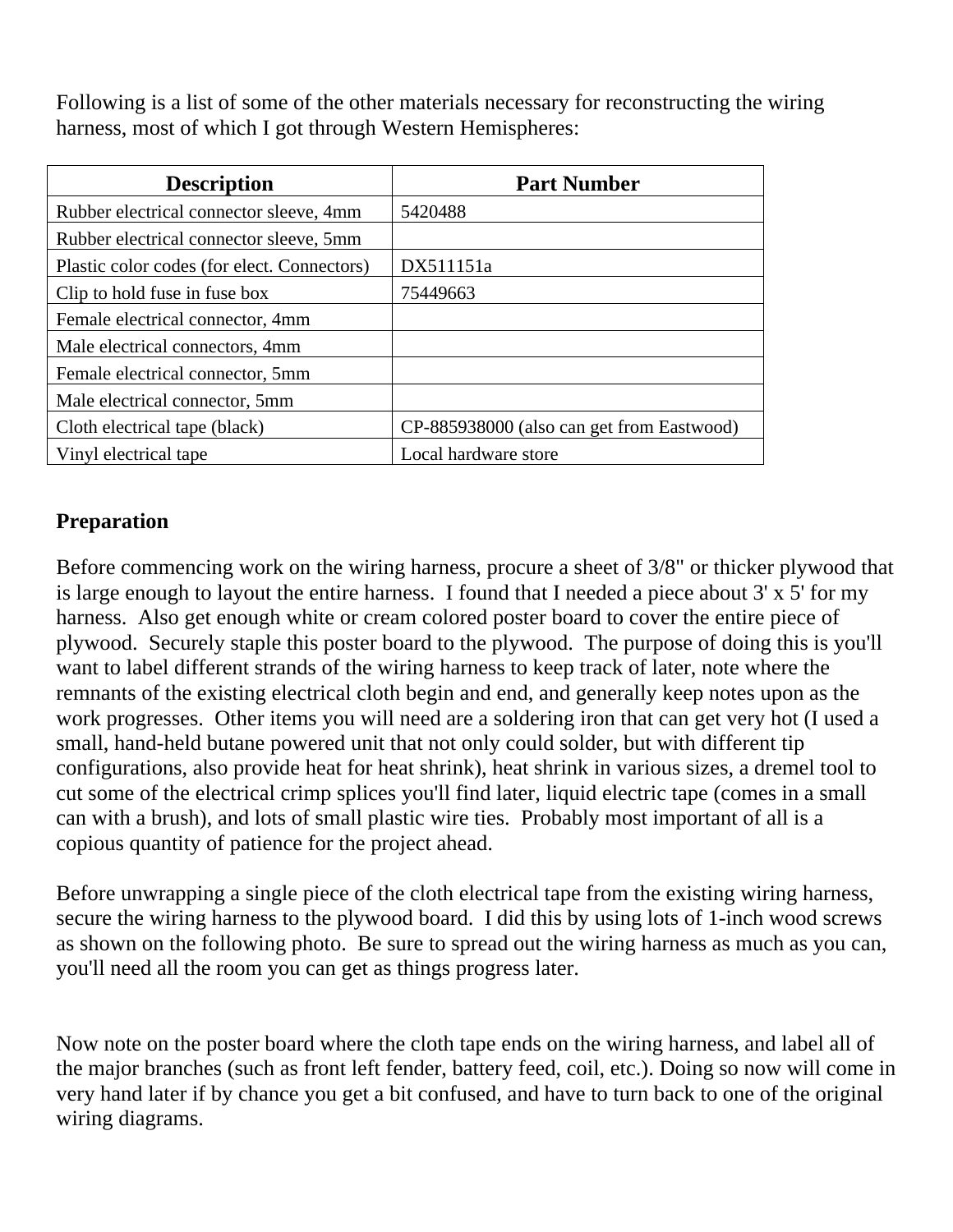## **Wire Replacement**

Once you have everything secured and labeled, carefully unwrap what after all these years are probably shredded cloth electrical tape from the wiring harness. Be very careful to keep the wire groups within each cloth wrapped area together though. This is were you'll start to dip into the patience reserve I mentioned earlier. I found it very helpful to use plastic wire ties to hold the wire groups together after the old cloth tape was removed. It is best if you only lightly loop the wire tie around, you'll need enough slack in them to both remove existing wires, and thread new ones through.

You'll typically find that not all wires in the harness need replacement. Those that are behind the dash are frequently in pretty good shape. I ended up replacing just about everything in my harness, again just to be safe, but probably only needed to replace all of the wires that fed through the firewall. You have a choice of just cutting the bad wire section out, and solder splicing new segments in, or replacing whole lengths of wire. I generally encourage you to do the latter, there are enough potential problems in a wiring harness without potentially adding new ones by splicing pieces together more than absolutely necessary.

As you go to remove each wire, try to note the color code on the terminal end, and if possible, what it was to (i.e., coil, high beam, etc). Although not necessary, again this helps if things ever get confused. Remove and replace only one wire at a time, trying to do more than one at once is guaranteed to create a problem. I suggest that you start with the outermost end of a wire, and begin to remove from that end, being careful to note where it snakes through the bundle. You will find that many pieces can removed in one piece from beginning to end. Occasionally though you will find that some wires are spliced into others, and that is where the dremel tool comes in handy. Each of the splice points are held together with a brass crimp, I cut these crimps apart with the dremel tool, placed shrink tube above the wire zone, soldered the new wire into what had formerly been the crimp area, and then used the shrink tube to insulate the zone. The original insulation for the crimp area was vinyl electrical tape, I felt that the shrink tube was a better solution wherever I could use it. You will find that in a few cases you won't be able to thread shrink tube into the area, and then you will have to resort to the vinyl electrical tape.

Once you have finished replacing all of the wires, it is time to rewrap the harness. I wrapped the bundle with masking tape in a few critical locations before I started to use the cloth electrical tape. This helped to keep the bundle tight, and seemed to be the same method the factory originally used. Start with the cloth electrical tape about 2-3 inches in from the place you had marked earlier as the start point of the wrapping, and wrap outward. When you reach the marked point, start working your way back inward. Doing this helps keep the material from unwrapping after a few years of use. As you get into the area where the major branches occur, you will find the wrapping can be a bit challenging. Just take your time, and be careful as you wrap to keep the bundle tight. I only removed the plastic wire ties as a I got close to them, they can be tightened before working with the cloth wrap to keep things together better.

Hope this helps those of you who may have been contemplating this task. It really isn't that hard to do, but does take time and you have to be careful to proceed in a diligent manner. It took me about 10-15 hours from start to finish, but I spread the work over several weeks. Good luck!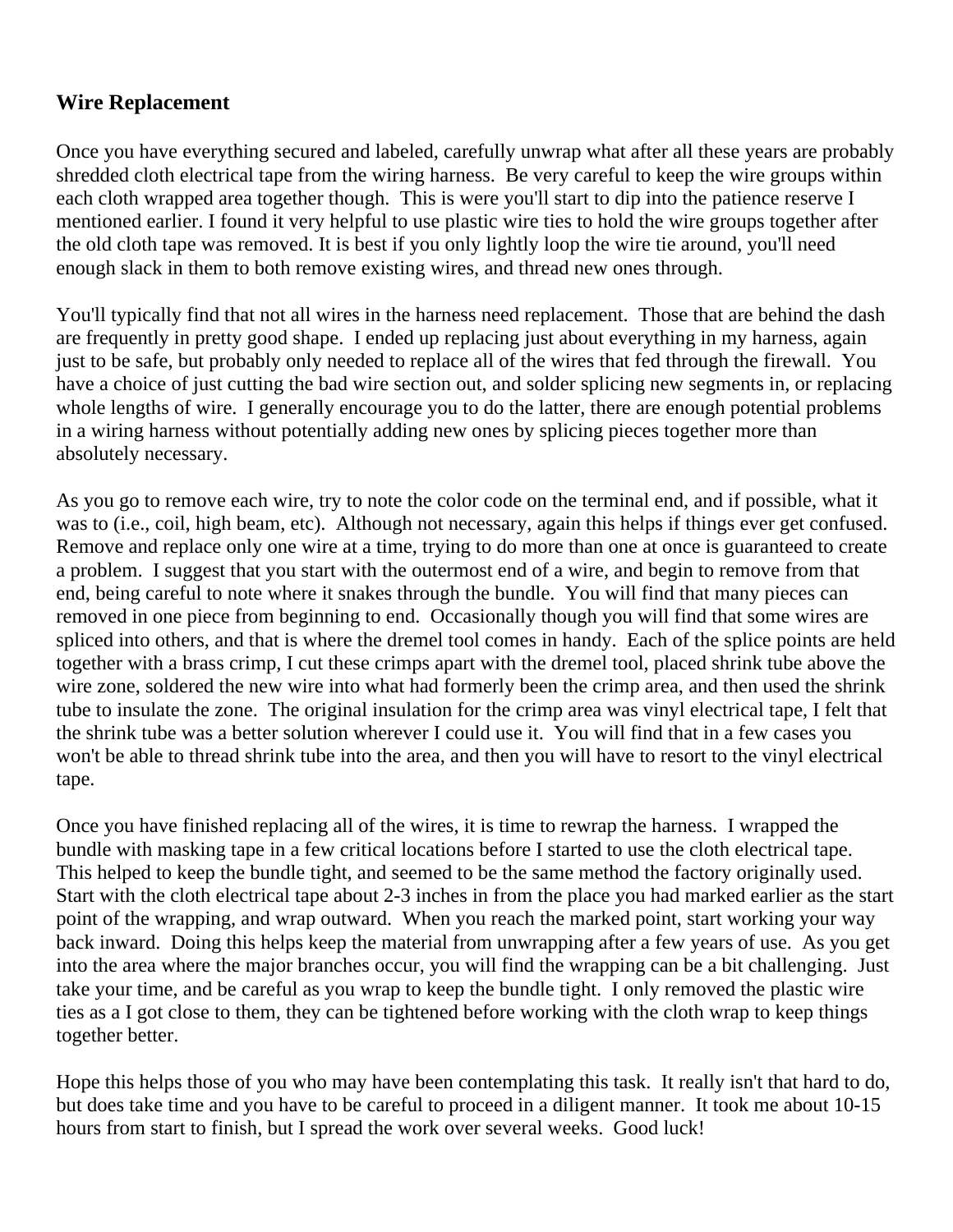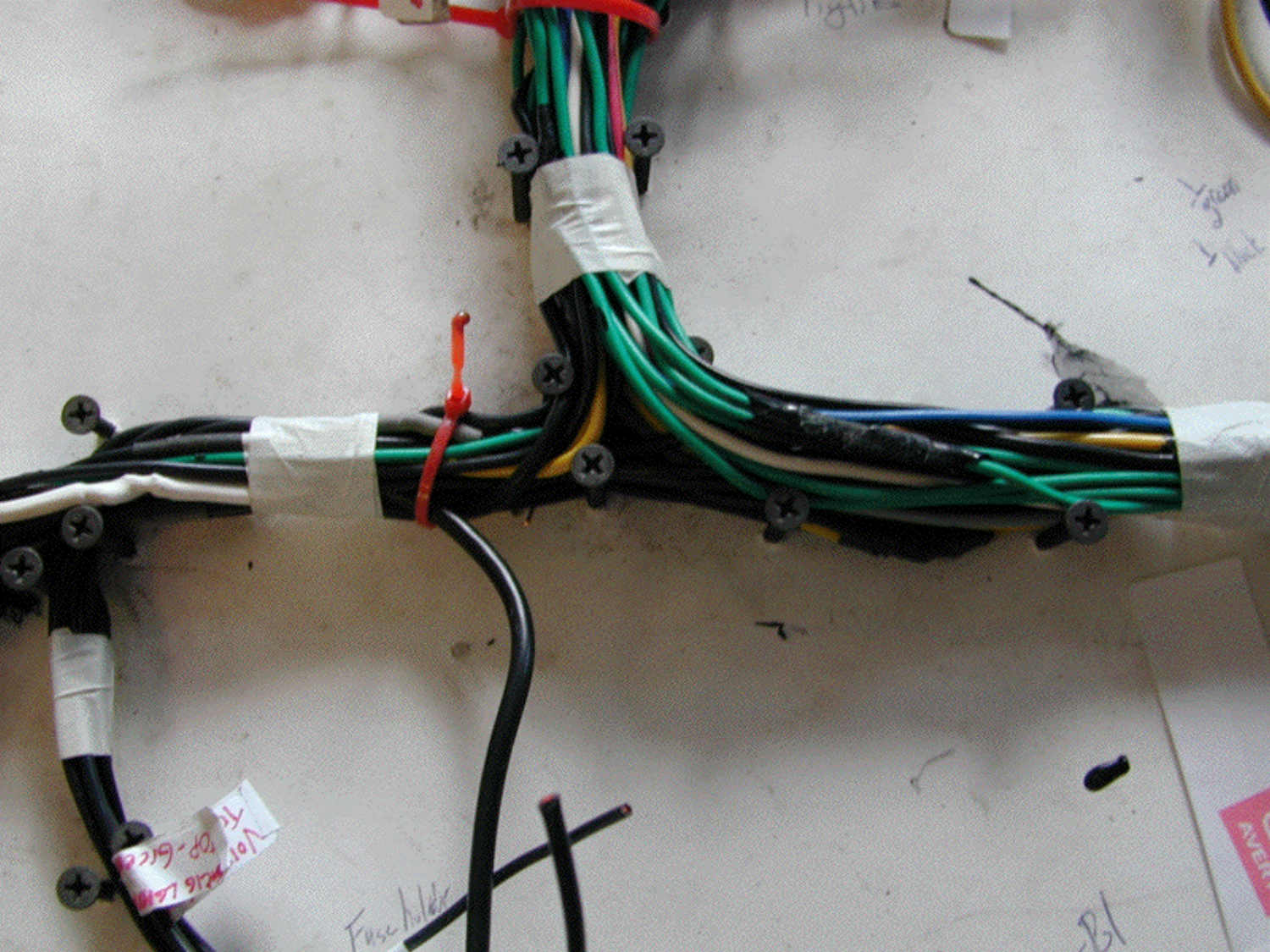